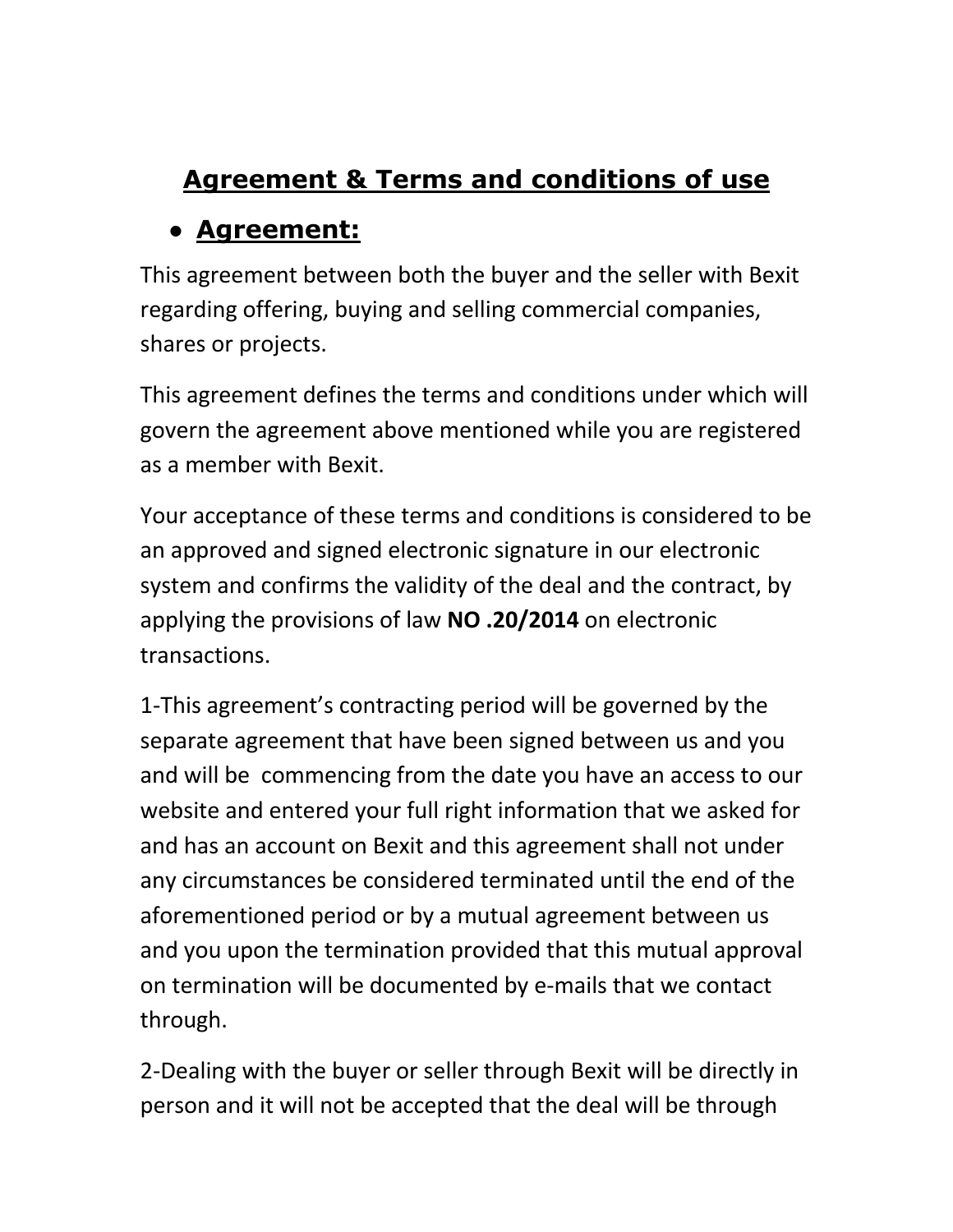others except there was a delegation or power of attorney from the buyer or the seller.

3-The contact with Bexit will be through online methods only that Bexit specify and if there was any suggestions, complains or dissatisfaction about our services the contact will be through messages via e-mails and we will contact you as soon as your message delivered to us.

4-We are responsible to maintain your confidential data or details about your transactions until it is closed.

5-The buyer and the seller are both committed not to agree with any other through intermediate or third party directly or indirectly ,once they are registered on Bexit and if they closed the deal through any other party the penalty clause fixed by Bexit will be applied whether on the buyer or the seller whoever the breaching party was.

6-The percentage agreed upon between the buyer and Bexit will be to Bexit sole discretion to define.

7-If Bexit determines that you have provided fraudulent, inaccurate or incomplete information which may later on affect the accomplishment of the deal, Bexit will reserve the right to immediately suspend your access to the website also we will stop the negotiations for the deal.

8-Our site will have the ability to handle three projects at once from one seller. And each transaction will be by its own percentage fixed by Bexit depending on the total value of the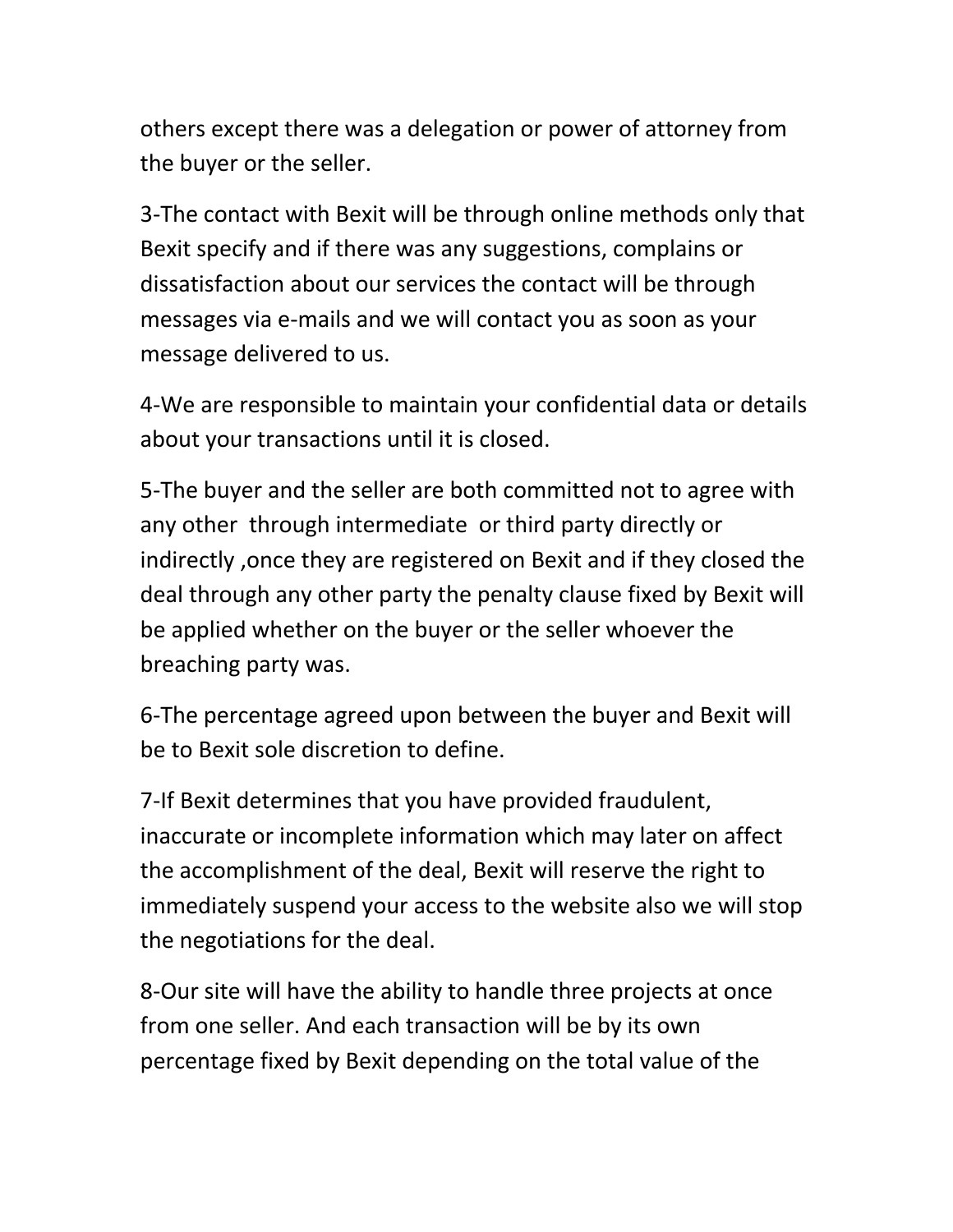company, shares or projects exposed or offered for sale, and this will be governed by with separate contracts.

9-Bexit will have the right under its own discretion to refuse to deal with the seller or the buyer if there was any wrong or inaccurate information about the company, shares or projects status or any other kind of information they offered.

10-If the deal is closed based on the information that the seller offered, Bexit will not hold any responsibility if there was any wrong or inaccurate information, the responsibility will be totally upon the seller the buyer has the right to revise the documents and information provided by the seller at his own responsibility.

11- The buyer has the choice to appoint an audit firm to revise the financial reports of the seller at his own costs.

12-You can always know the status of your transaction through visiting our website, there will be a notification showing the status of your deal whether its available, in negotiations, or it is closed, so there will be always an update to the deal status.

13-The site will not under any circumstances be responsible for any misunderstanding, conflicts, problems, obstacles or legal disputes that may occur between the buyer and the seller.

14-Our site must accept and approve on any other means of advertisement that the seller may use to promote to his deal through our platform.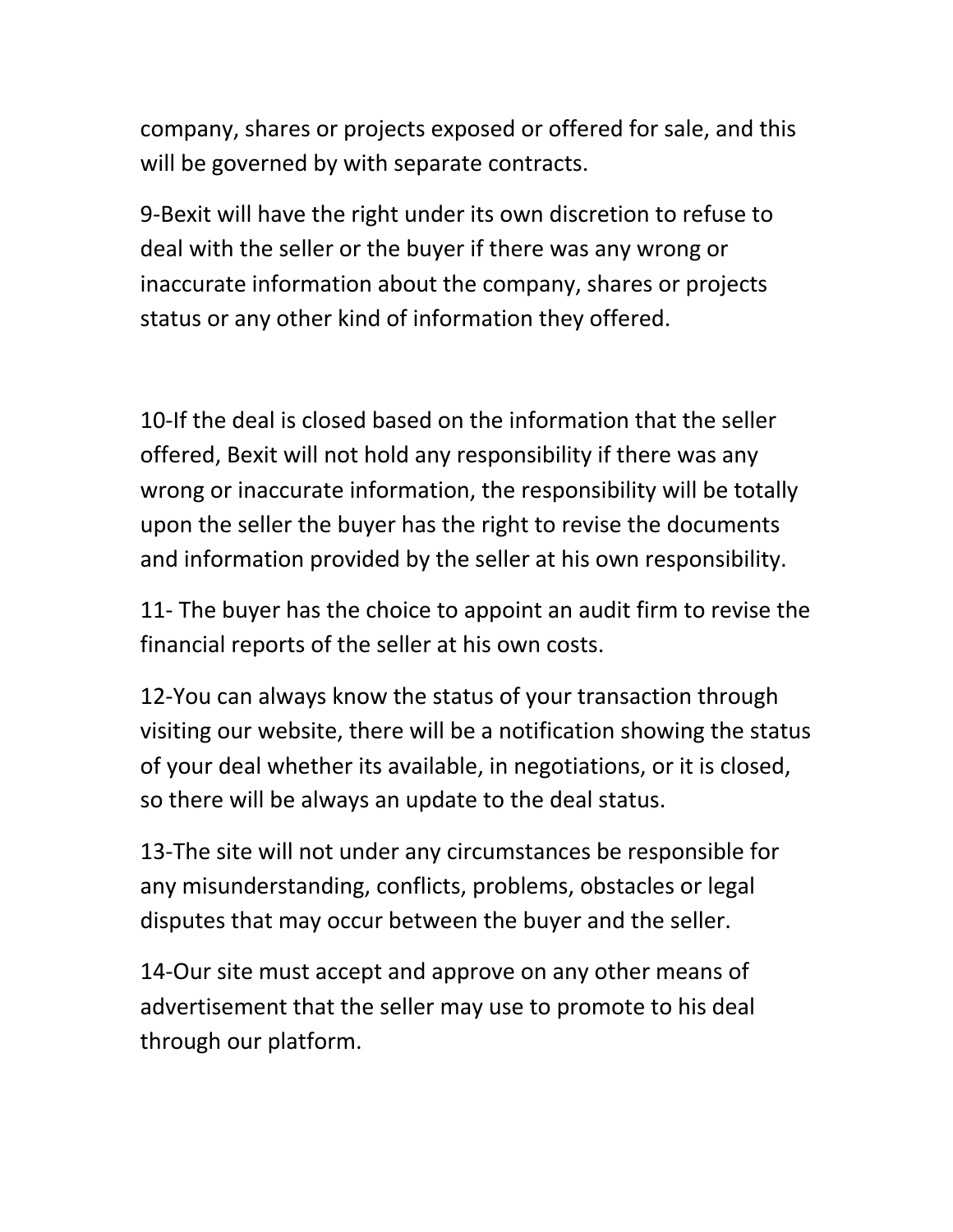15-Any legal interpretation or inquiry from both the seller and the buyer will be through the approved method that Bexit specify.

16-You must go carefully through our website terms and conditions and privacy policy and accept them before sighing up to our platform .we may update or amend them from time to time. We will notify you if there is any, so you must go through them in a regular basis.

# **Sellers Obligations:**

1-The seller shall use the website as a platform to advertise to his company, shares or projects through the specified pages fulfilling all the mandatory fields required for the deal. And in case that the seller want to modify or change the price offered for the company, or the price, or /and number of shares, the seller shall has the right to modify through the website dashboard, Bexit will have the right to modify the agreed-on percentage regardless of the new offer or the modified amount.

2-The deal through our website will be available for the period agreed on in the separate agreement exclusively and the seller is committed not to promote the deal through any other intermediate, website, application, advertisements agencies, printed, visible or any other platform or any other party directly or indirectly whom may have the same activity or purpose of Bexit, unless there was a written approval from Bexit.

3-The percentage agreed on in the separate agreement shall be paid to Bexit when the deal is closed, the buyer will pay the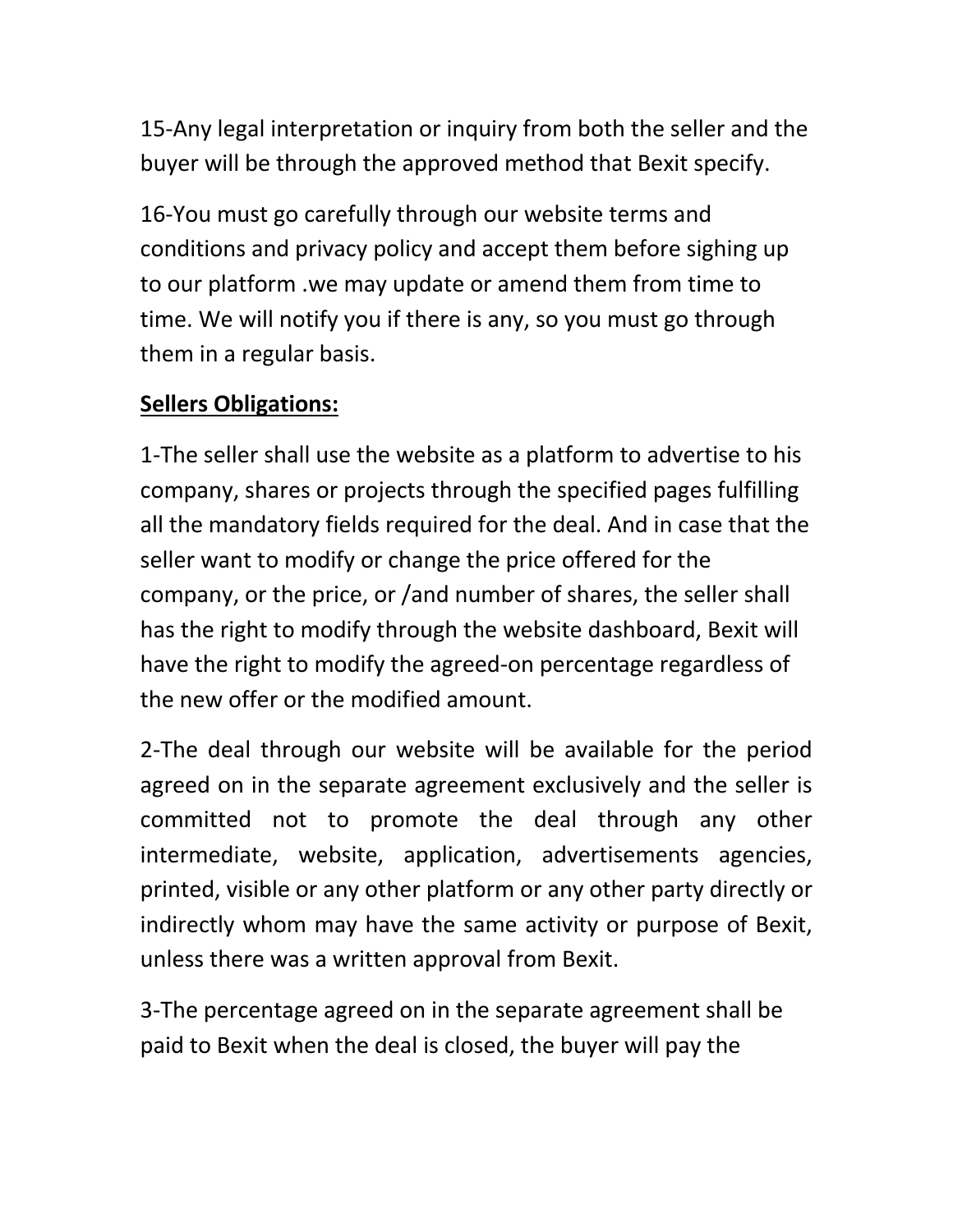earned percentage to Bexit separately without any objection from the seller.

4-In case of agreement breach from either the seller or the buyer, this contract shall be void and Bexit shall have the right to claim for the penalty clause that agreed on in case of contract breach.

5-Bexit shall have the right to refuse to deal with the seller or buyer or both when doubting the credibility of one or both of them.

6-The seller is obligated to provide all the necessary papers and documents related to the company, shares or projects before closing the deal including:

- 1- Valid commercial licence.
- 2- Signature authorization.
- 3- General assembly decision.
- 4- Contract of the company's establishment and its amendments.
- 5- Civil identifications and passports for non Kuwaiti's, for all the partners and managers.
- 6- 3 years financial reports.
- 7- Judicial statement for the company and partners.
- 8- Labour statement that shows number of employees.
- 9- Valid Certificate of salaries.
- 10- New and Valid commercial certificate.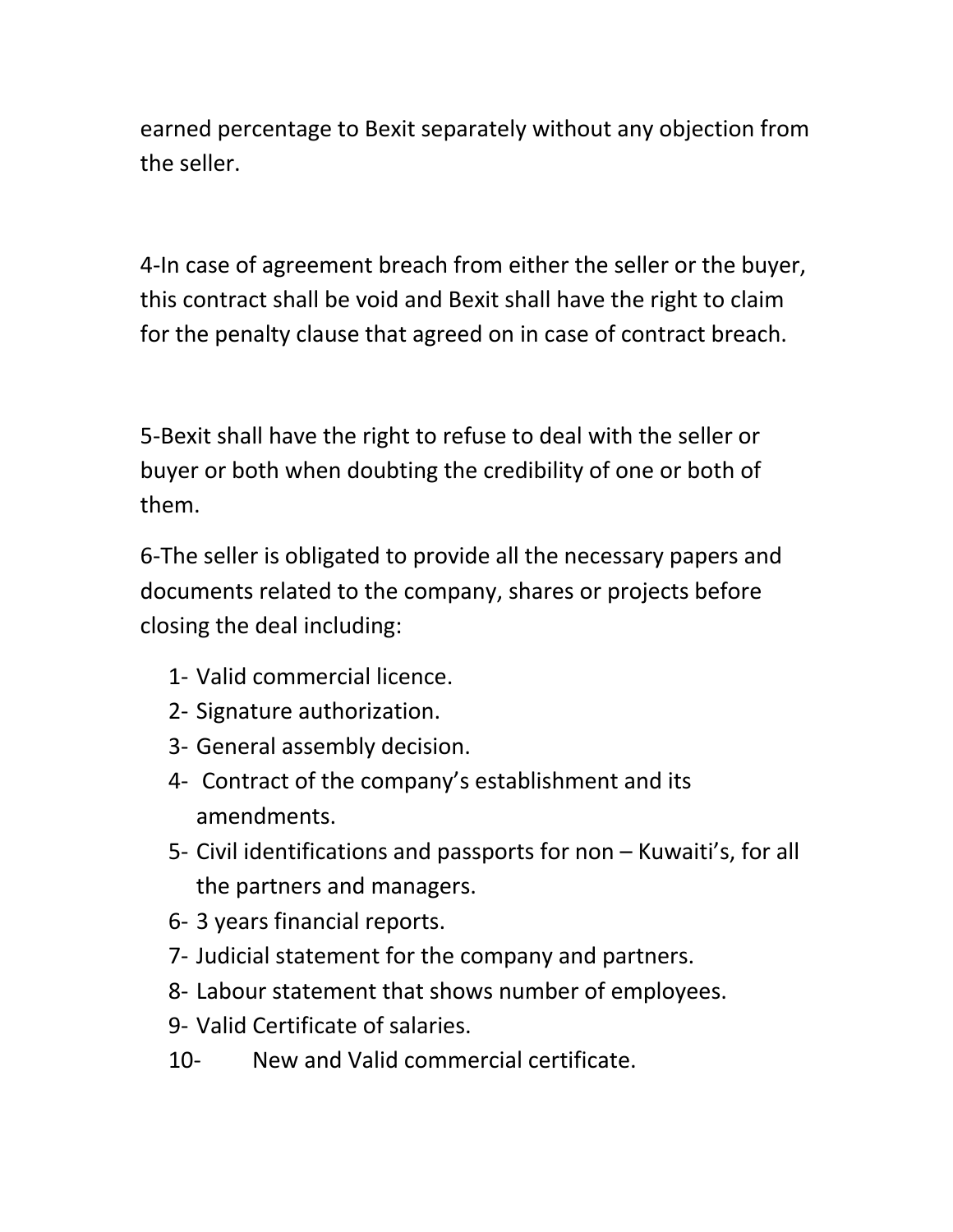11- Notarized finance contract and its amendments (In case the company is financed by Kuwait National Fund for Small and Medium Enterprises Development).

### **Buyers Obligation:**

1-The buyer acknowledges his desire to buy company, share in the company or project which is offered for sale through the website for the amount requested by the seller.

2- The buyer acknowledges and agrees to accept all the terms and conditions of the separate contract, terms of use and privacy policy set forth in the website and declares that he viewed it in a manner that is completely clear and understandable, and acknowledges and undertakes not to violate it.

3- And the buyer declares and undertakes that the value of the deal will be paid by him according to a (certified check) issued in the name of the seller that is indicated on the website.

4- The buyer acknowledges and undertakes not to seek to purchase the company, shares, projects through a competing websites, applications or other platforms that provides the same services or any of the services offered by Bexit, as well he declares and undertakes not to seek to purchase company, share or projects in traditional ways Either by himself, or through a broker, or any of the modern means of communication directly or indirectly.

5- In the event that the buyer violates any of his contractual obligations or violates any of the conditions of use and the privacy policy set out on the website, all contracts will be void and the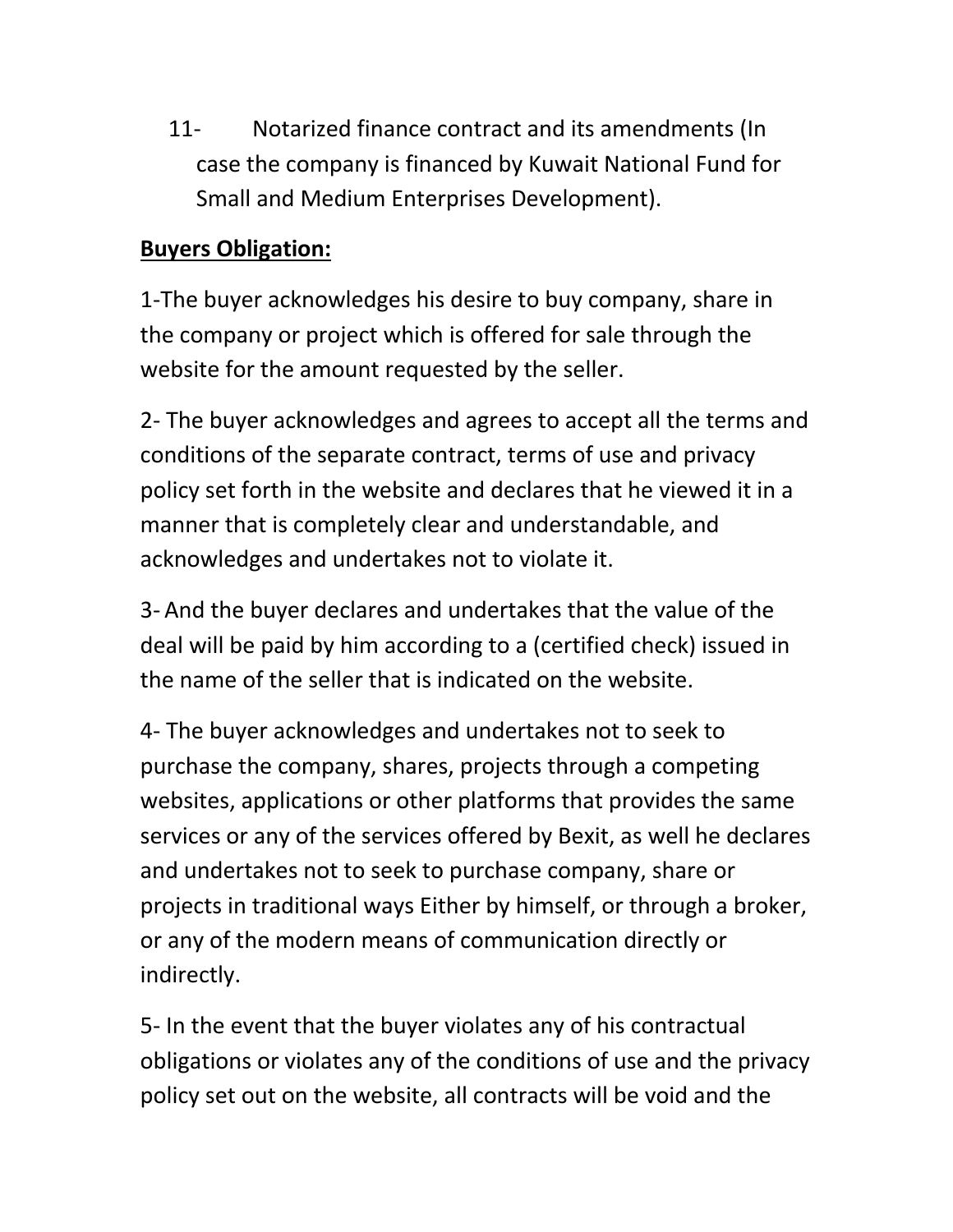buyer will be obligated to pay the amount agreed on in the separate agreement to Bexit as a penalty and compensation of a breach thereof, without objection or protest from the buyer.

# ● **Terms and conditions of use:**

## **1. Introduction**

- 1.1 These terms and conditions shall govern your use of our website and contractual obligations whether you are seller or buyer.
- 1.2 By using our website, you accept these terms and conditions in full; accordingly, if you disagree with these terms and conditions or any part of these terms and conditions, you can contact our website administration, or you must not use our website.
- 1.3 If you [registered with our website, submitted or submitting any material to our website or use any of our website services], we will ask you to expressly agree to these terms and conditions.
- 1.4 Our website uses cookies; by using our website or agreeing to these terms and conditions, you consent to our use of cookies in accordance with the terms of our [privacy policy].

## **2. Copyright notice**

- 2.1 This website is owned by **Bexit** whom own the copyright of all the material and information displayed in this website.
- 2.2 Subject to the express provisions of these terms and conditions: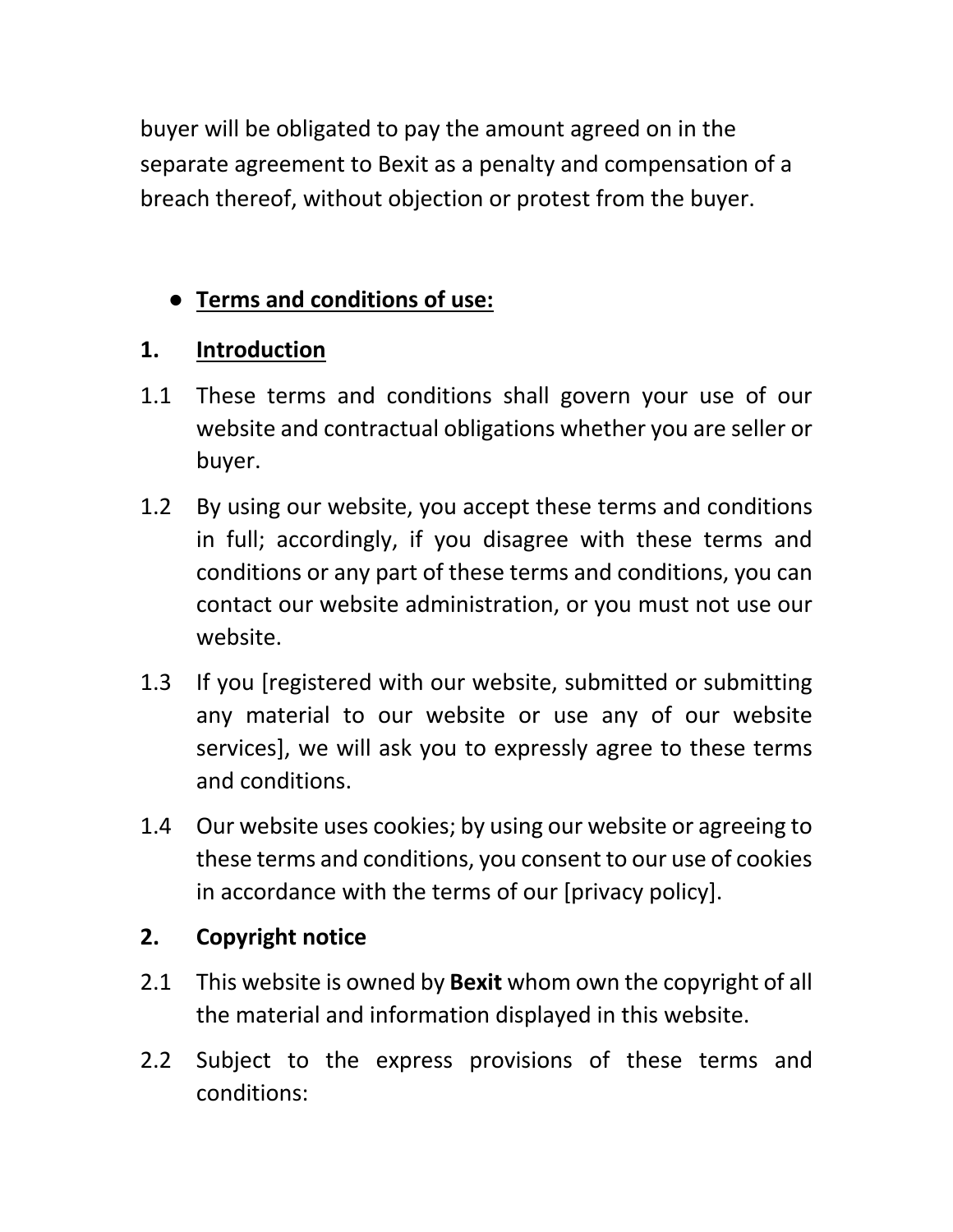- (a) We, own and control all the copyright and other intellectual property rights in our website and the material on our website; and
- (b) All the copyright and other intellectual property rights in our website and the material on our website are reserved.

## **3. Licence to use website**

- 3.1 You may:
- (a) View pages from our website;
- (b) Download pages from our website for caching;
- (c) Print pages from our website;
- (d) Use our website services, subject to the other provisions of these terms and conditions.
- 3.2 Except as expressly permitted by Section 3.1 or the other provisions of these terms and conditions, you must not download any material from our website or save any such material to your device.
- 3.3 You may only use our website for your own personal use, and you must not use our website for any other purposes.
- 3.4 Except as expressly permitted by these terms and conditions, you must not edit or otherwise modify any material on our website.
- 3.5 Unless you own or control the relevant rights in the material, you must not:
- (a) Republish material from our website (including republication on another website);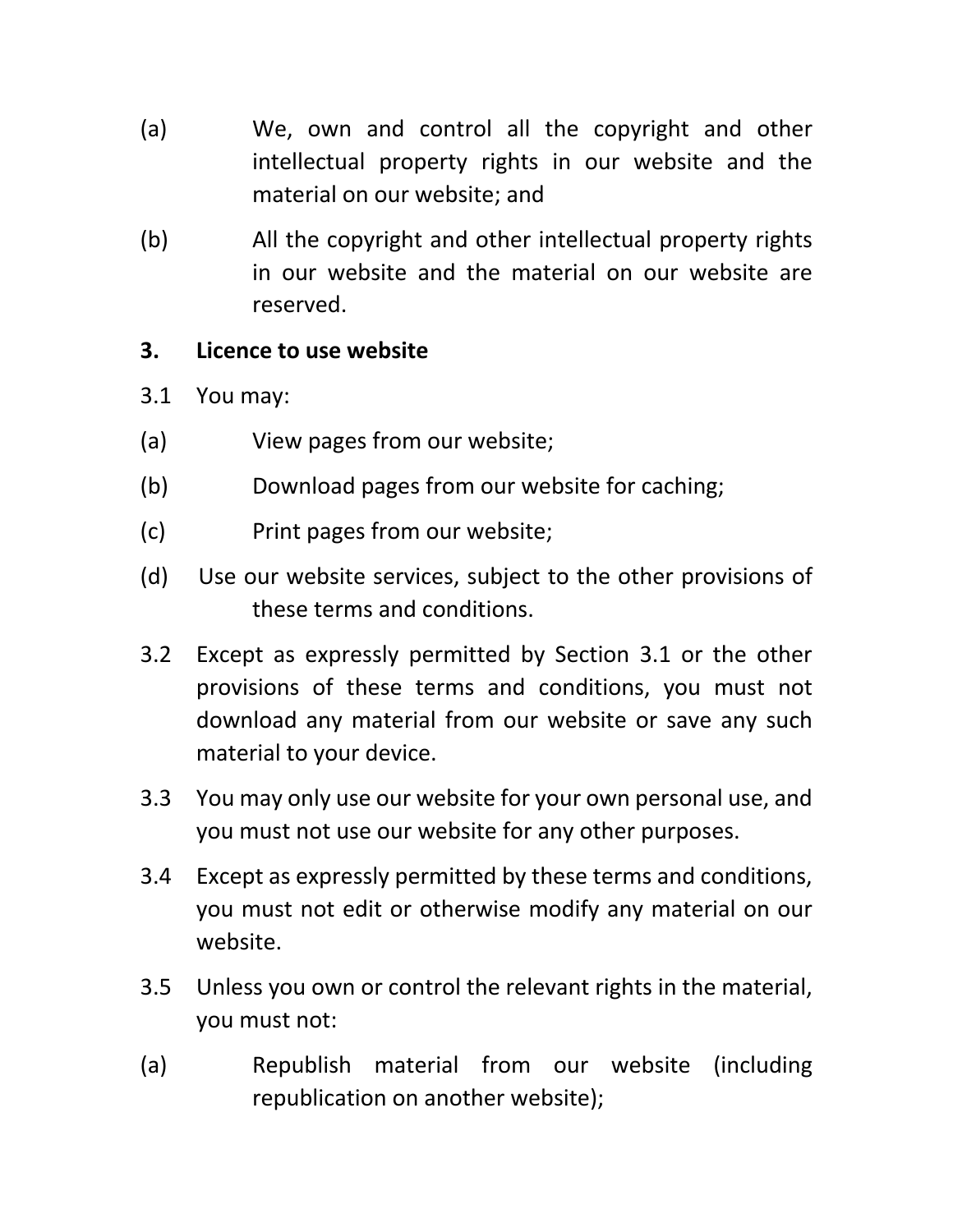- (b) Sell, rent or sub-license material from our website;
- (c) Show any material from our website in public;
- (d) Exploit material from our website for a commercial purpose; or
- (e) Redistribute material from our website.
- 3.6 Notwithstanding Section 3.5, you may redistribute [our newsletter] in [print and electronic form] to [any person].
- 3.7 We reserve the right to restrict access to areas of our website, or indeed our whole website, at our discretion; you must not circumvent or bypass, or attempt to circumvent or bypass, any access restriction measures on our website.

#### **4. Acceptable use**

#### 4.1 **You must not:**

- (a) Use our website in any way or take any action that causes, or may cause, damage to the website or impairment of the performance, availability or accessibility of the website;
- (b) Use our website in any way that is unlawful, illegal, fraudulent or harmful, or in connection with any unlawful, illegal, fraudulent or harmful purpose or activity;
- (c) use our website to copy, store, host, transmit, send, use, publish or distribute any material which consists of (or is linked to) any spyware, mobile or computer virus, Trojan horse, worm, keystroke logger, rootkit or other malicious mobile or computer software;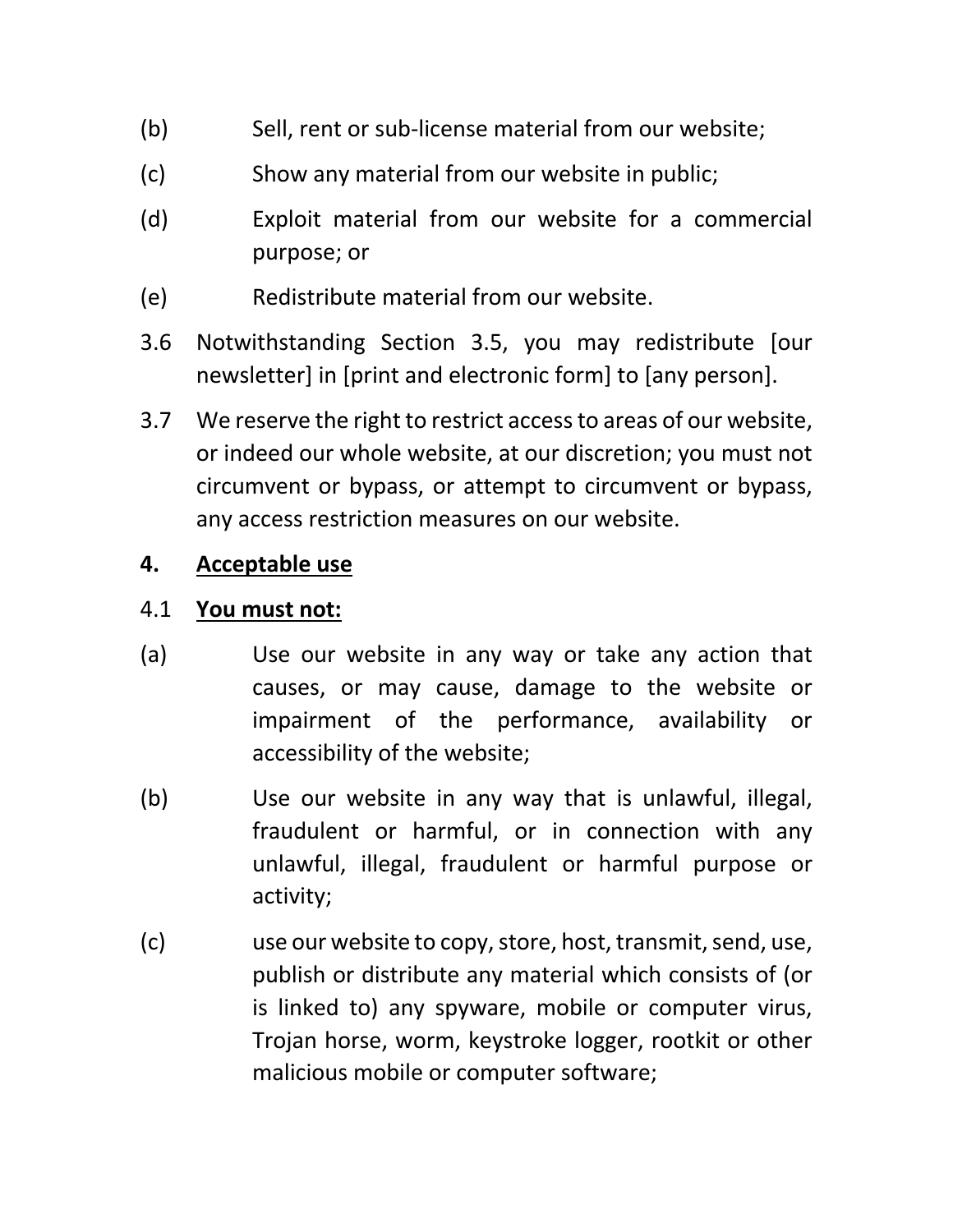- (d) Conduct any systematic or automated data collection activities (including without limitation scraping, data mining, data extraction and data harvesting) on or in relation to our website without our express written consent;
- (e) Access or otherwise interact with our website using any robot, spider or other automated means.
- (f) Violate the directives set out in the robots.txt file for our website; or
- (g) Use data collected from our website for any direct marketing activity (including without limitation email marketing, SMS marketing, telemarketing and direct mailing).]
- 4.2 You must not use data collected from our website to contact individuals, companies or other persons or entities.
- 4.3 You must ensure that all the information you supply to us through our website, or in relation to our website, is true, accurate, current, complete and non-misleading.

## 5. **Registration and accounts**

- 5.1 To be eligible for an individual account on our website under this Section 5, you must be at least 18 years of age.
- 5.2 You may register for an account with our website by completing and submitting the account registration form on our website, and clicking on the verification link in the email that the website will send to you.
- 5.3 You must not allow any other person to use your account to access the website.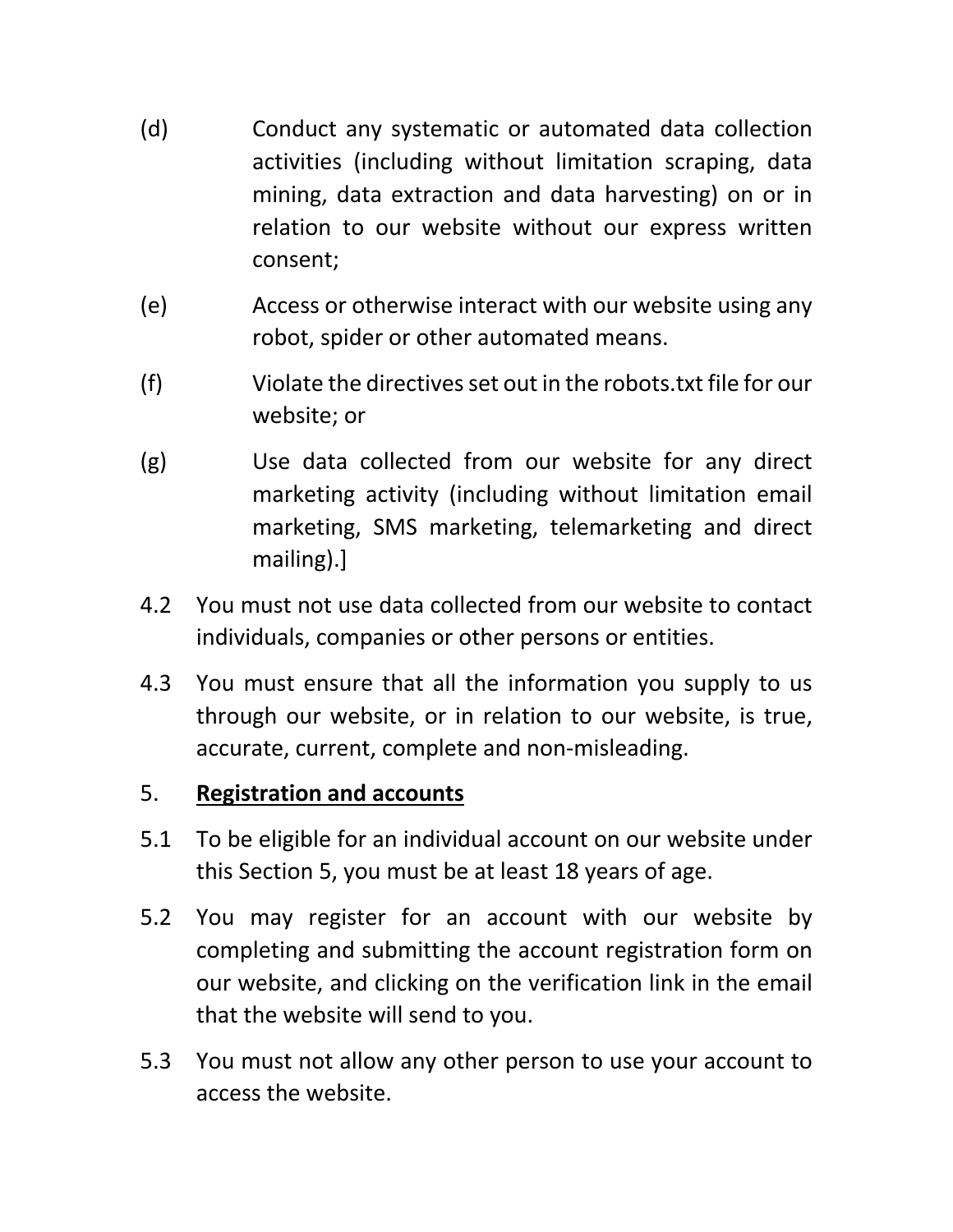- 5.4 You must notify us in writing immediately if you become aware of any unauthorised use of your account.
- 5.5 You must not use any other person's account to access the website, unless you have that person's express permission to do so.

#### 6. **User IDs and passwords**

- 6.1 If you register for an account with our website, you will be asked to choose a user ID and password.
- 6.2 Your user ID must not be liable to mislead and must comply with the content rules set out in Section 9; you must not use your account or user ID for or in connection with the impersonation of any person.
- 6.3 You must keep your password confidential.
- 6.4 You must notify us in writing immediately if you become aware of any disclosure of your password.
- 6.5 You are responsible for any activity on our website arising out of any failure to keep your password confidential, and may be held liable for any losses arising out of such a failure.

## 7. **Cancellation and suspension of account**

- 7.1 We may:
- (a) [Suspend your account;]
- (b) [cancel your account; and/or]
- (c) [Edit your account details,]

At any time in our sole discretion without notice or explanation.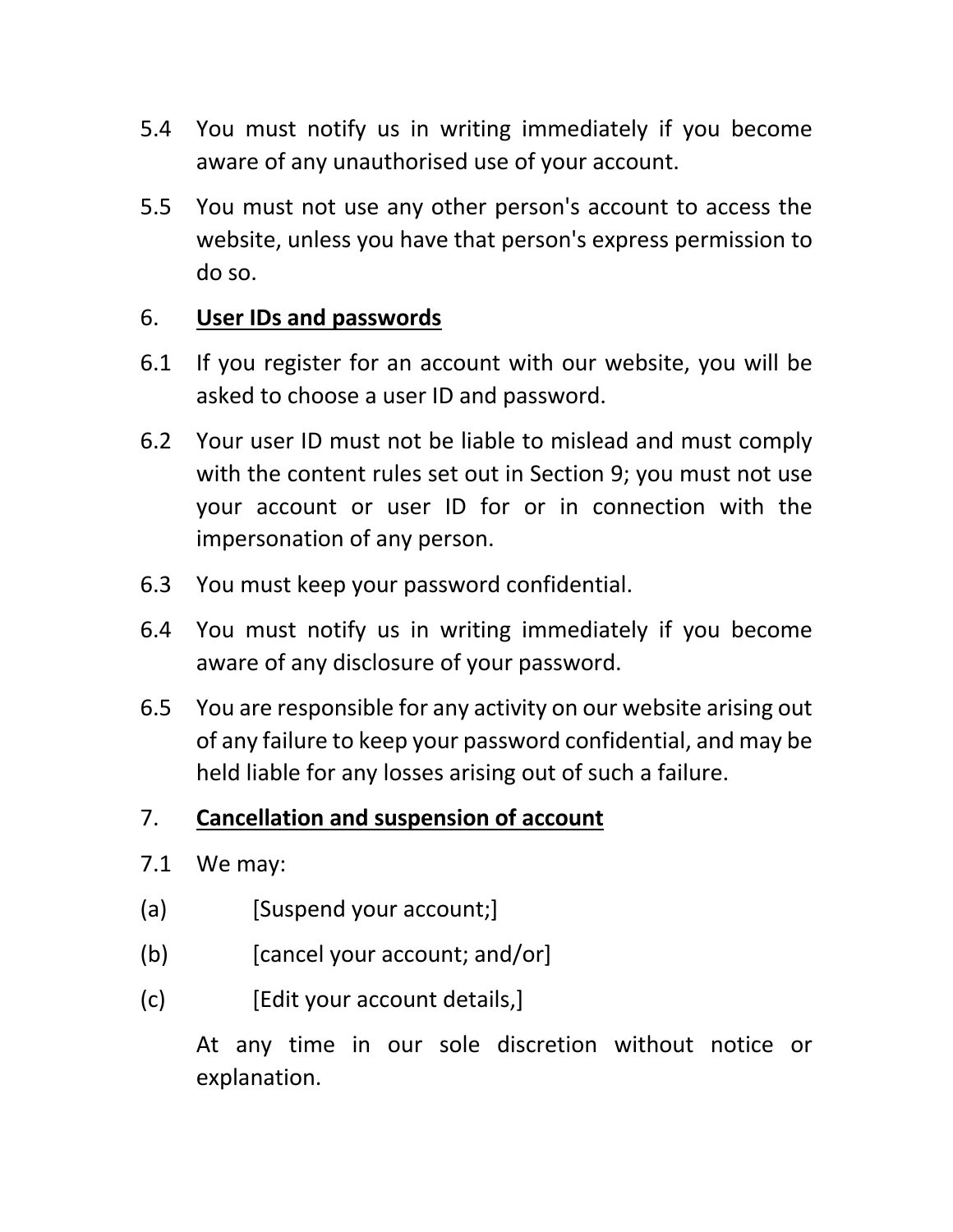#### 8. **Your content: licence**

- 8.1 In these terms and conditions, "your content" means all works and materials (including without limitation text, graphics, images, audio material, video material, audio-visual material, scripts, software and files) that you submit to us or our website for storage or publication on, processing by, or transmission via, our website.
- 8.2 You grant to us a worldwide, irrevocable, non-exclusive, royalty-free licence to use, reproduce, store, adapt, publish, translate and distribute your content in any existing or future media and to reproduce, store and publish your content on and in relation to this website and any successor website to reproduce, store and, with your specific consent, publish your content on and in relation to this website.
- 8.3 You grant to us the right to sub-license the rights licensed under Section 8.2.
- 8.4 You grant to us the right to bring an action for infringement of the rights licensed under Section 8.2.
- 8.5 You hereby waive all your moral rights in your content to the maximum extent permitted by applicable law; and you warrant and represent that all other moral rights in your content have been waived to the maximum extent permitted by applicable law.
- 8.6 You may edit your content to the extent permitted using the editing functionality made available on our website.
- 8.7 Without prejudice to our other rights under these terms and conditions, if you breach any provision of these terms and conditions in any way, or if we reasonably suspect that you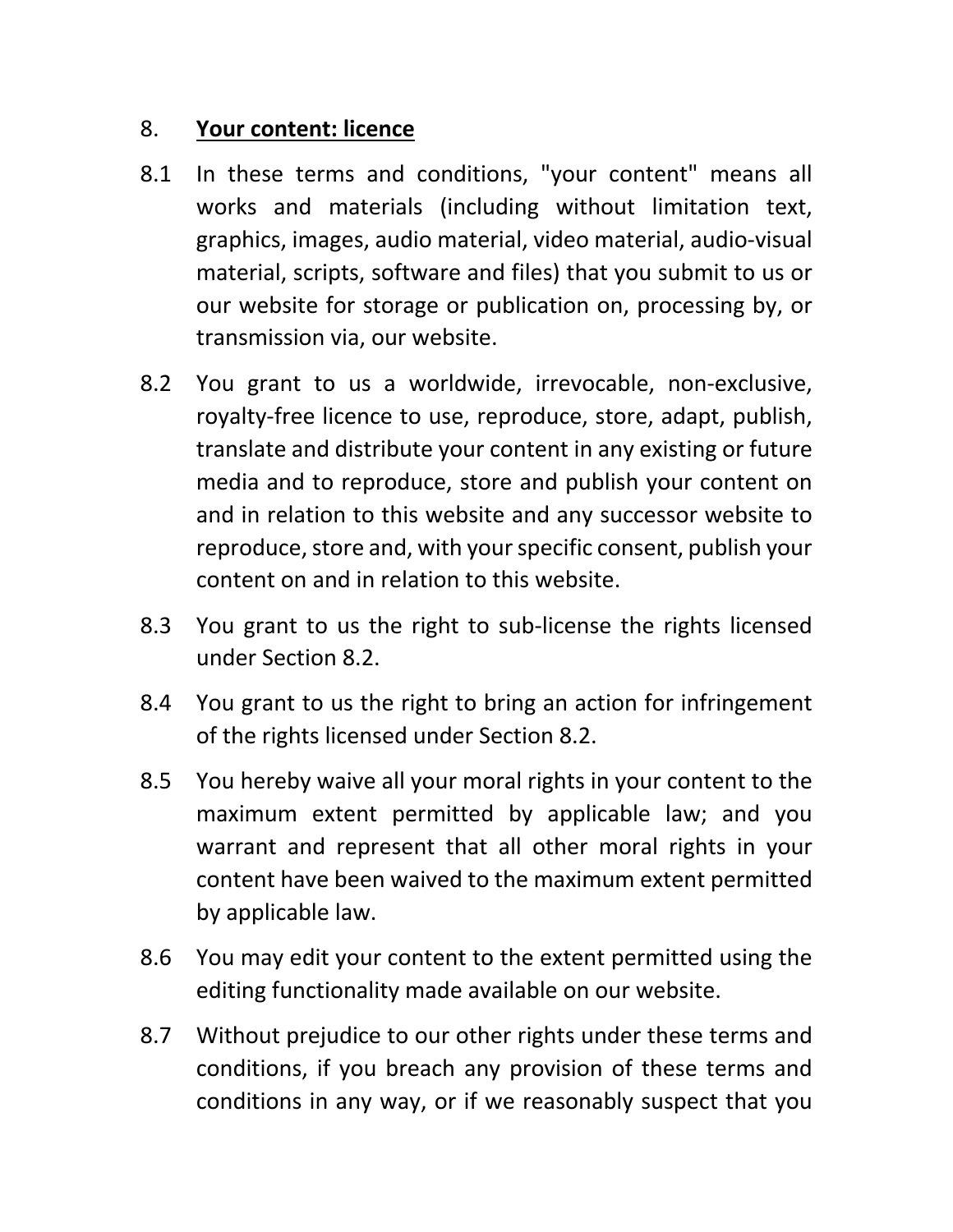have breached these terms and conditions in any way, we may delete, un publish or edit any or all of your content.

#### 9. **Your content: rules**

- 9.1 You warrant and represent that your content will comply with these terms and conditions.
- 9.2 Your content must not be illegal or unlawful, must not infringe any person's legal rights, and must not be capable of giving rise to legal action against any person (in each case in any jurisdiction and under any applicable law).
- 9.3 Your content, and the use of your content by us in accordance with these terms and conditions, must not:
- (a) Be libellous or maliciously false;
- (b) Be obscene or indecent;
- (c) infringe any copyright, moral right, database right, trade mark right, design right, right in passing off, or other intellectual property right;
- (d) Infringe any right of confidence, right of privacy or right under data protection legislation;
- (e) Constitute negligent advice or contain any negligent statement;
- (f) Constitute an incitement to commit a crime, instructions for the commission of a crime or the promotion of criminal activity;
- (g) Be in contempt of any court, or in breach of any court order;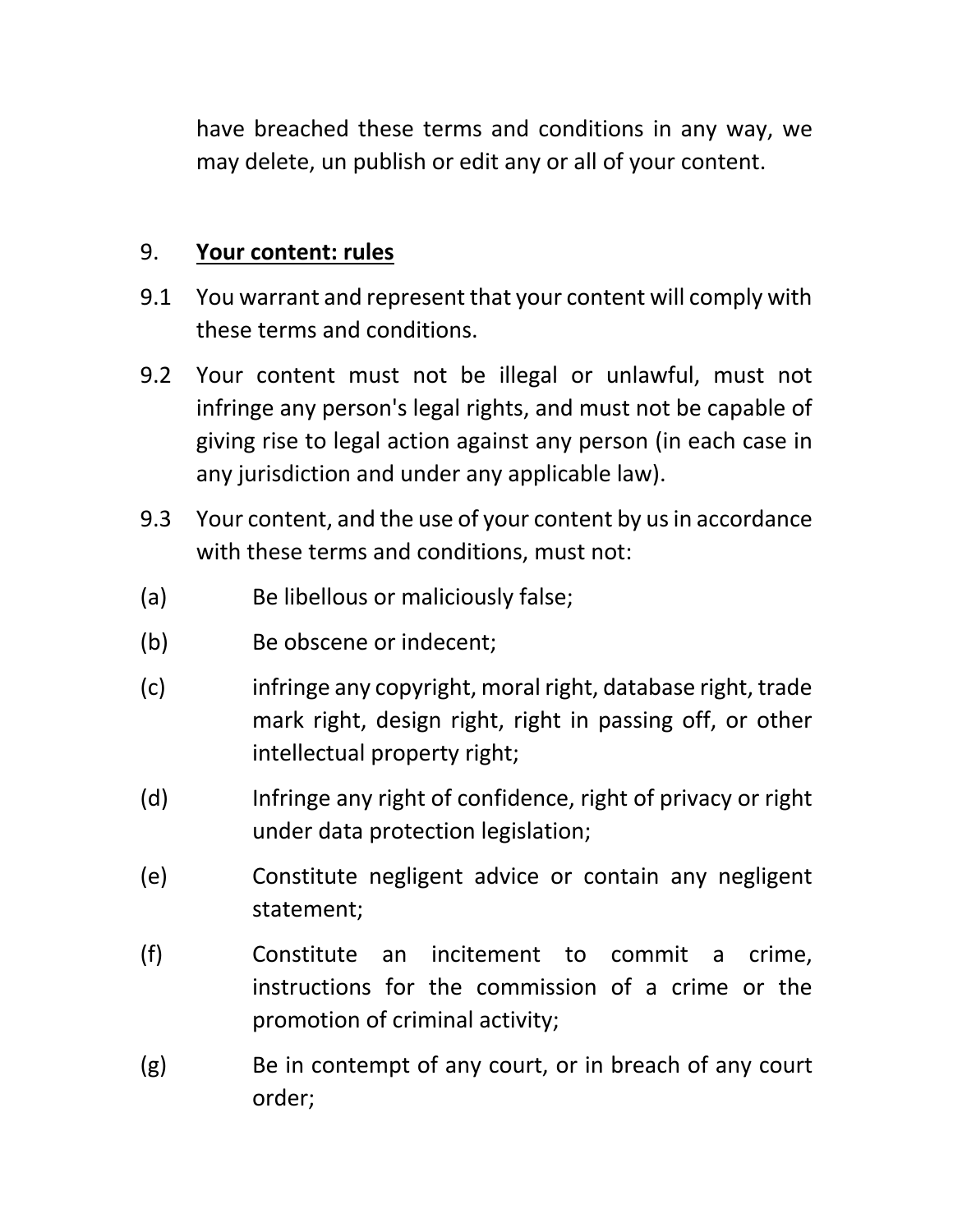- (h) Be in breach of racial or religious hatred or discrimination legislation;
- (i) be blasphemous;
- (j) Be in breach of official secrets legislation;
- (k) Be in breach of any contractual obligation owed to any person;
- (l) Depict violence in an explicit, graphic or gratuitous manner.
- (m) Be pornographic, lewd, suggestive or sexually explicit.
- (n) Be untrue, false, inaccurate or misleading.
- (o) Consist of or contain any instructions, advice or other information which may be acted upon and could, if acted upon, cause illness, injury or death, or any other loss or damage.
- (p) Constitute spam
- (q) Be offensive, deceptive, fraudulent, threatening, abusive, harassing, anti-social, menacing, hateful, discriminatory or inflammatory; or
- (r) Cause annoyance, inconvenience or needless anxiety to any person.

#### 10. **Limited warranties**

- 10.1 We do not warrant or represent:
- (a) The completeness or accuracy of the information published on our website;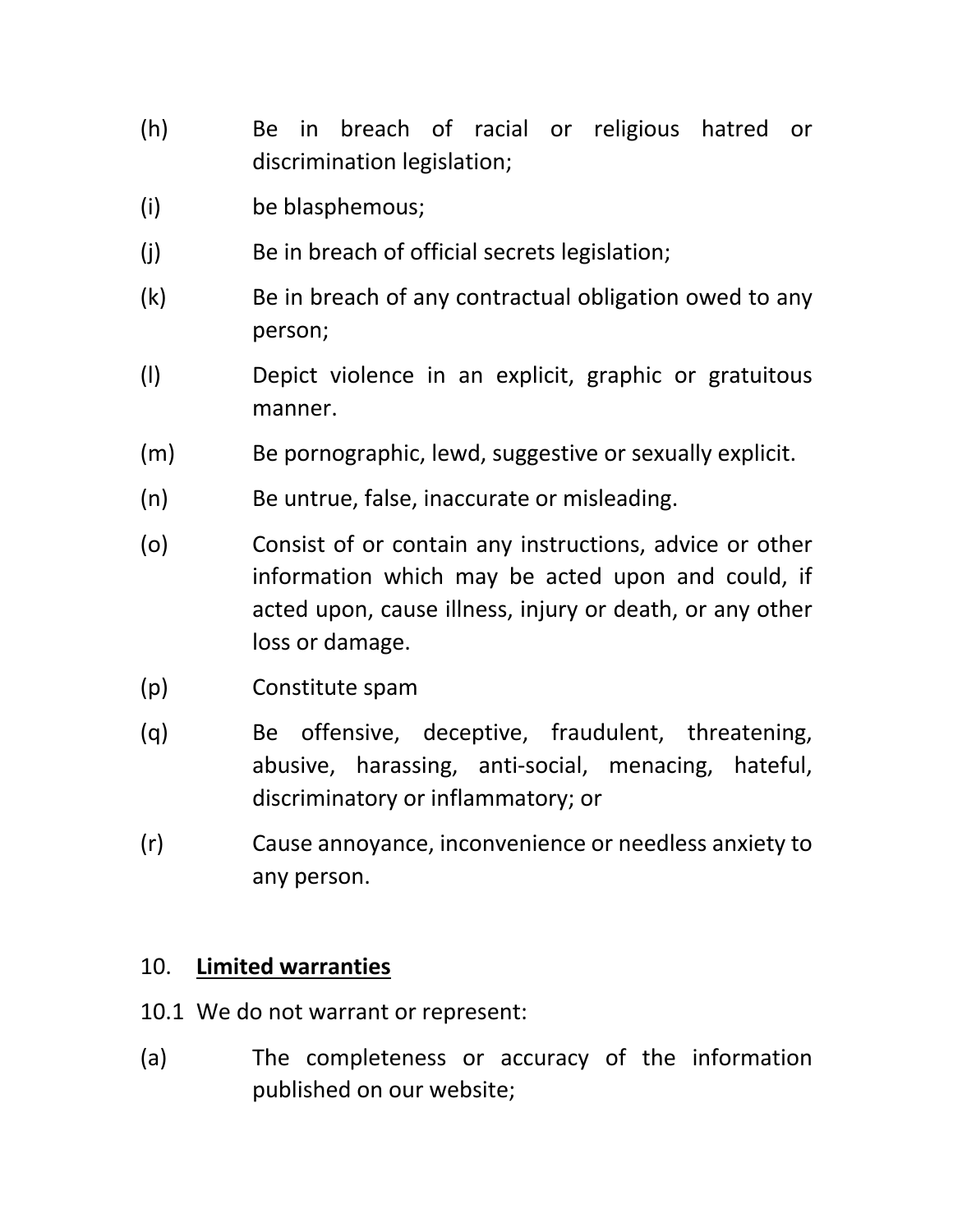- (b) That the material on the website is up to date; or
- (c) That the website or any service on the website will remain available.
- 10.2 We reserve the right to discontinue or alter any or all of our website services, and to stop publishing our website, at any time in our sole discretion without notice or explanation; and save to the extent expressly provided otherwise in these terms and conditions, you will not be entitled to any compensation or other payment upon the discontinuance or alteration of any website services, or if we stop publishing the website.
- 10.3 To the maximum extent permitted by applicable law and subject to Section 11.1, we exclude all representations and warranties relating to the subject matter of these terms and conditions, our website and the use of our website.

## 11. **Breaches of these terms and conditions**

- 11.1 Without prejudice to our other rights under these terms and conditions, if you breach these terms and conditions in any way, or if we reasonably suspect that you have breached these terms and conditions in any way, we may:
- (a) Send you one or more formal warnings;
- (b) Temporarily suspend your access to our website;
- (c) Permanently prohibit you from accessing our website;
- (d) Block computers using your IP address from accessing our website;
- (e) Contact any or all of your internet service providers and request that they block your access to our website;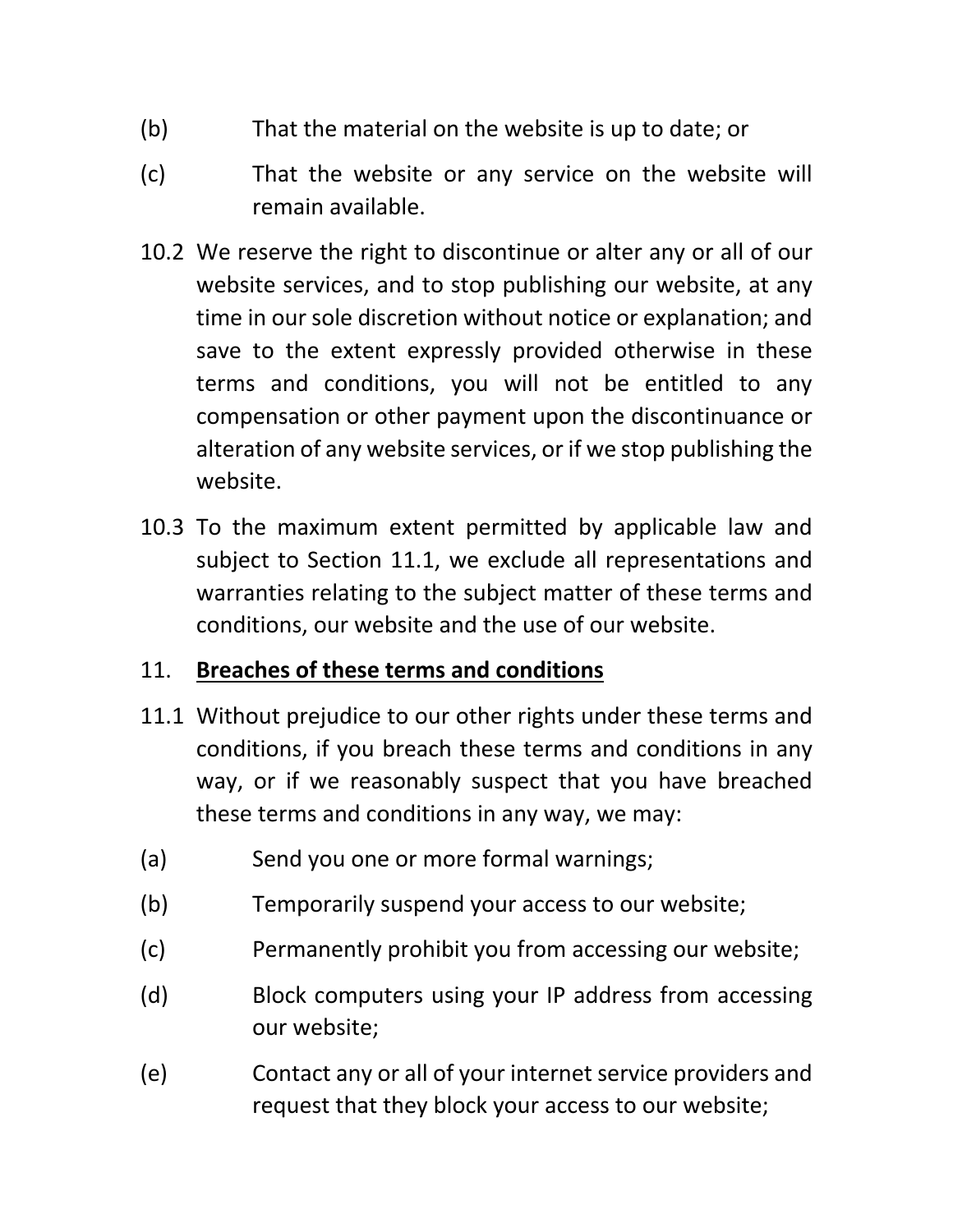- (f) Commence legal action against you, whether for breach of contract or otherwise; and/or
- (g) Suspend or delete your account on our website.
- 11.2 Where we suspend or prohibit or block your access to our website or a part of our website, you must not take any action to circumvent such suspension or prohibition or blocking (including without limitation creating and/or using a different account).

#### 12. **Variation**

- 12.1 We may revise these terms and conditions from time to time.
- 12.2 The revised terms and conditions shall apply to the use of our website from the date of publication of the revised terms and conditions on the website, and you hereby waive any right you may otherwise have to be notified of, or to consent to, revisions of these terms and conditions. / We will give you written notice of any revision of these terms and conditions, and the revised terms and conditions will apply to the use of our website from the date that we give you such notice; if you do not agree to the revised terms and conditions, you can contact the website administration, or you can stop using our website.
- 12.3 If you have given your express agreement to these terms and conditions, we will ask for your express agreement to any revision of these terms and conditions; and if you do not give your express agreement to the revised terms and conditions within such period as we may specify, we will disable or delete your account on the website, and you must stop using the website.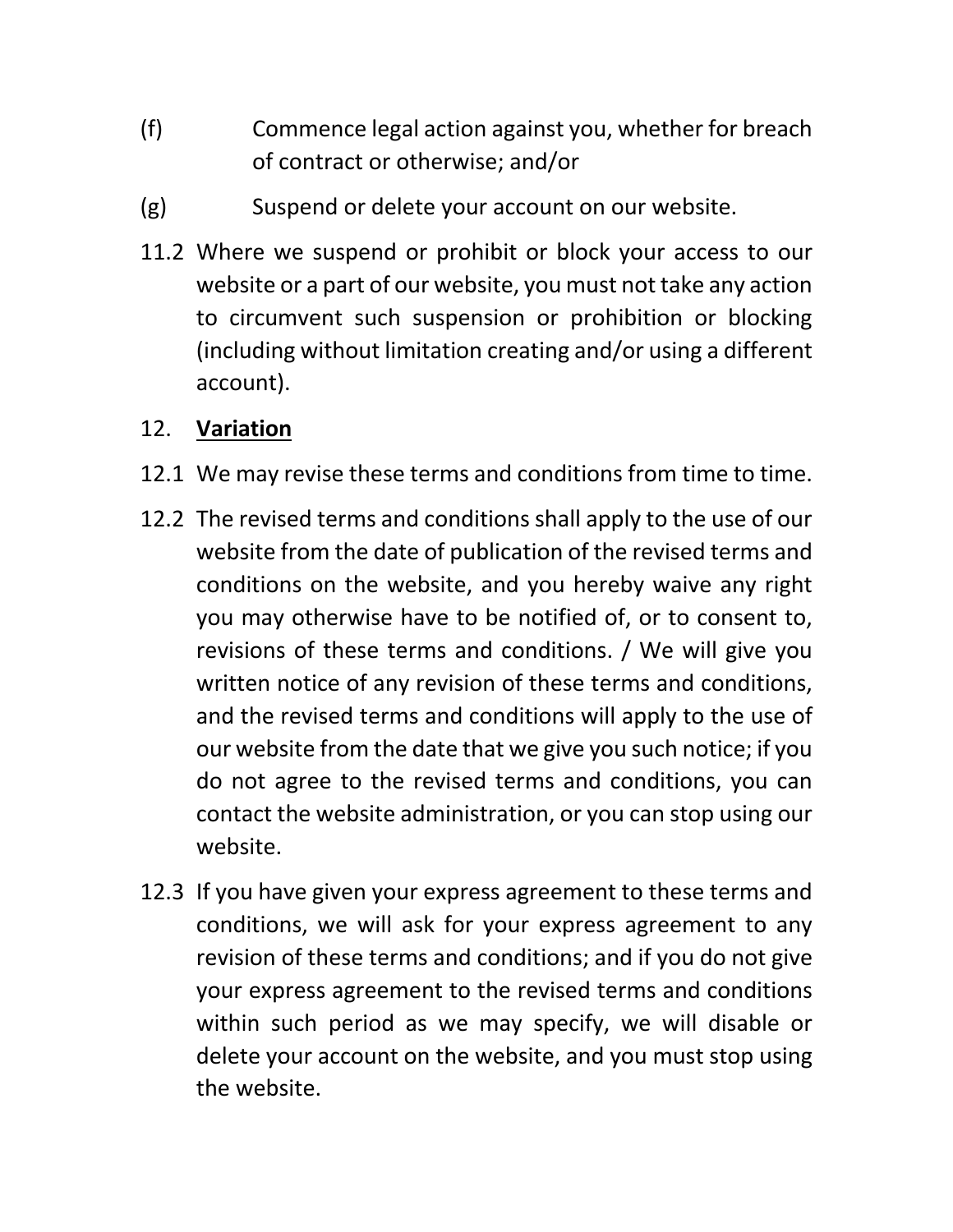#### 13. **Assignment**

- 13.1 You hereby agree that we may assign, transfer, sub-contract or otherwise deal with our rights and/or obligations under these terms and conditions.
- 13.2 You may not without our prior written consent assign, transfer, sub-contract or otherwise deal with any of your rights and/or obligations under these terms and conditions.

## 14. **Severability**

- 14.1 If a provision of a contract under these terms and conditions is determined by any court or other competent authority to be unlawful and/or unenforceable, the other provisions will continue in effect.
- 14.2 If any unlawful and/or unenforceable provision of a contract under these terms and conditions would be lawful or enforceable if part of it were deleted, that part will be deemed to be deleted, and the rest of the provision will continue in effect.

## 15. **Third party rights**

- 15.1 A contract under these terms and conditions is for our benefit and your benefit, and is not intended to benefit or be enforceable by any third party.
- 15.2 The exercise of the parties' rights under a contract under these terms and conditions is not subject to the consent of any third party.
- 16. Entire agreement
- 16.1 Subject to Section 11.1, these terms and conditions, together with [our privacy policy], shall constitute the entire